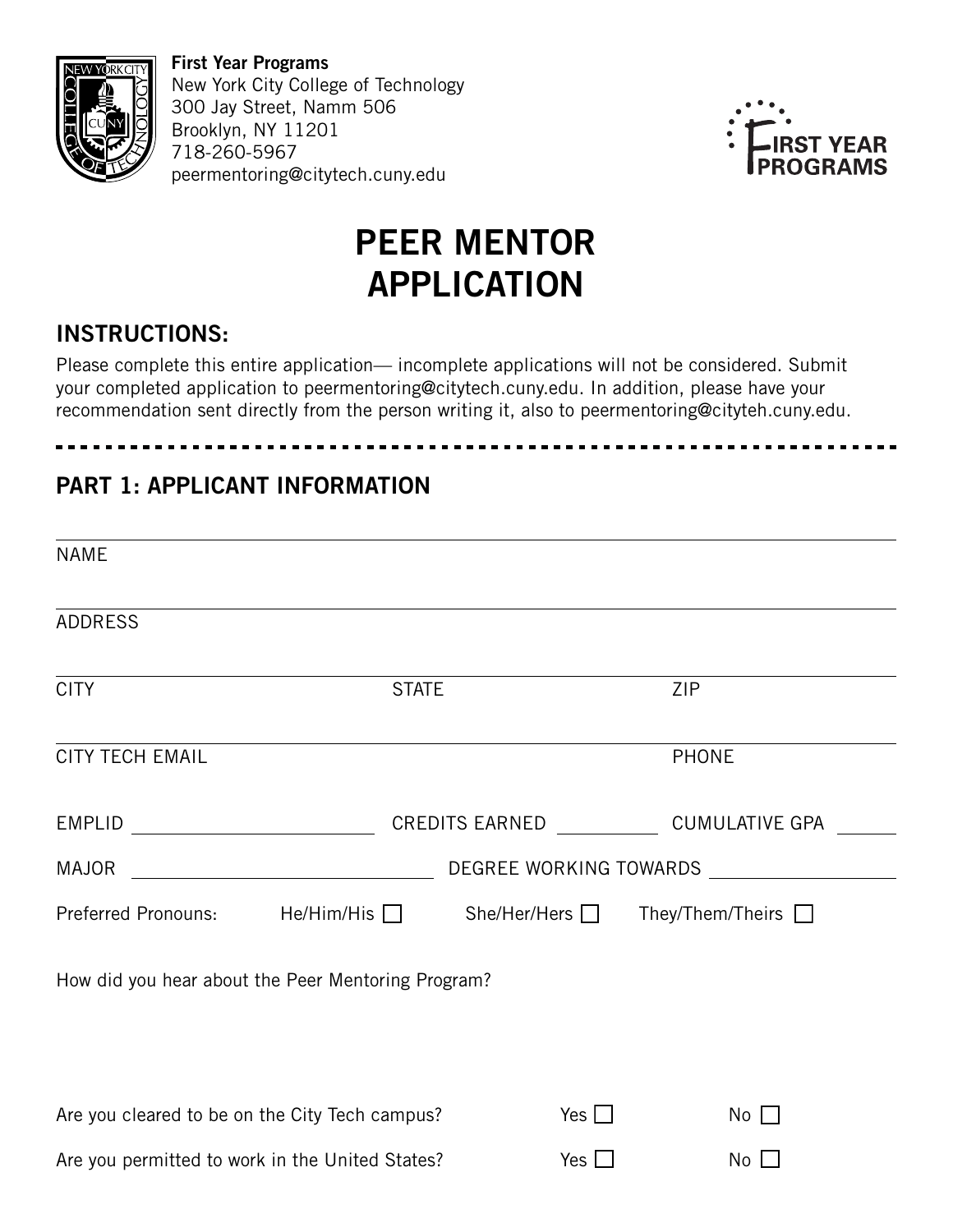### PART 2: WORK EXPERIENCE

Please list any employment experience you have held in or outside of City Tech. List the most recent position first. If you need additional space, please attach the information to the back of this application or attach a copy of your recent resume.

#### A) JOB/INTERNSHIPS

|                                                                          |  | Year(s) Employed _____                      |
|--------------------------------------------------------------------------|--|---------------------------------------------|
| Description of Duties:                                                   |  |                                             |
| Reason for Leaving:                                                      |  |                                             |
|                                                                          |  |                                             |
|                                                                          |  |                                             |
| Description of Duties:                                                   |  |                                             |
| Reason for Leaving:                                                      |  |                                             |
|                                                                          |  |                                             |
| Are you currently employed? $\qquad \qquad$ Yes $\Box$                   |  | $No \t\Box$ How many hours per week? $\Box$ |
| What kind of time commitment could you make to your Peer Mentoring role? |  |                                             |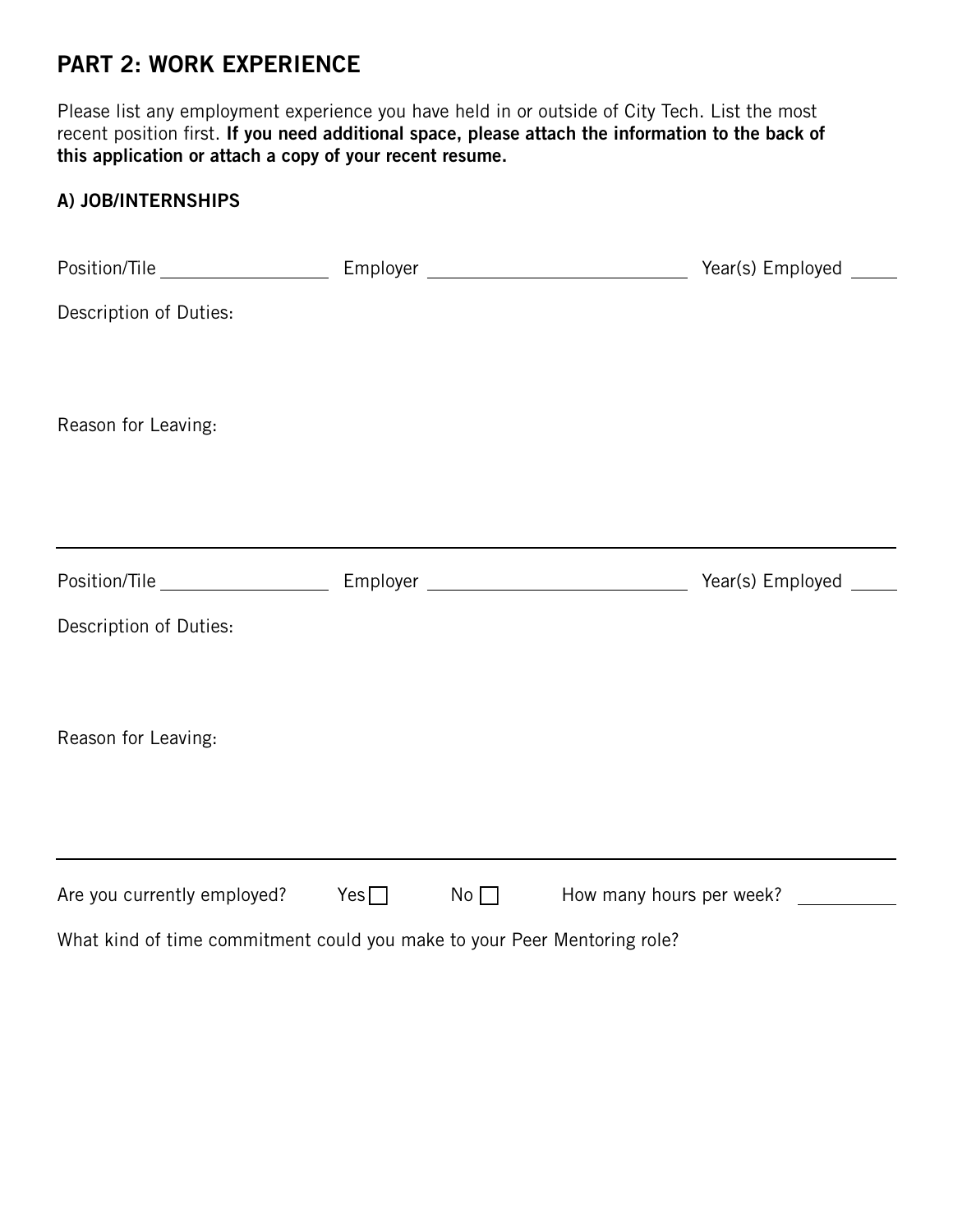#### B) EXTRA CURRICULAR ACTIVITIES AND COMMUNITY SERVICE

|                                                             | Year(s) Involved                                                                      |  |  |  |
|-------------------------------------------------------------|---------------------------------------------------------------------------------------|--|--|--|
| Description of involvement and/or leadership position held: |                                                                                       |  |  |  |
|                                                             |                                                                                       |  |  |  |
|                                                             |                                                                                       |  |  |  |
|                                                             | Year(s) Involved                                                                      |  |  |  |
| Description of involvement and/or leadership position held: |                                                                                       |  |  |  |
|                                                             |                                                                                       |  |  |  |
|                                                             |                                                                                       |  |  |  |
|                                                             |                                                                                       |  |  |  |
| C) AWARDS, HONORS, SCHOLARSHIPS                             |                                                                                       |  |  |  |
| Name of award/honor/scholarships                            | Year(s)<br>the control of the control of the control of the control of the control of |  |  |  |
|                                                             |                                                                                       |  |  |  |
|                                                             |                                                                                       |  |  |  |

#### D) OTHER RELEVANT EXPERIENCE

Please explain any other experiences or skills that make you qualified to be a Peer Mentor.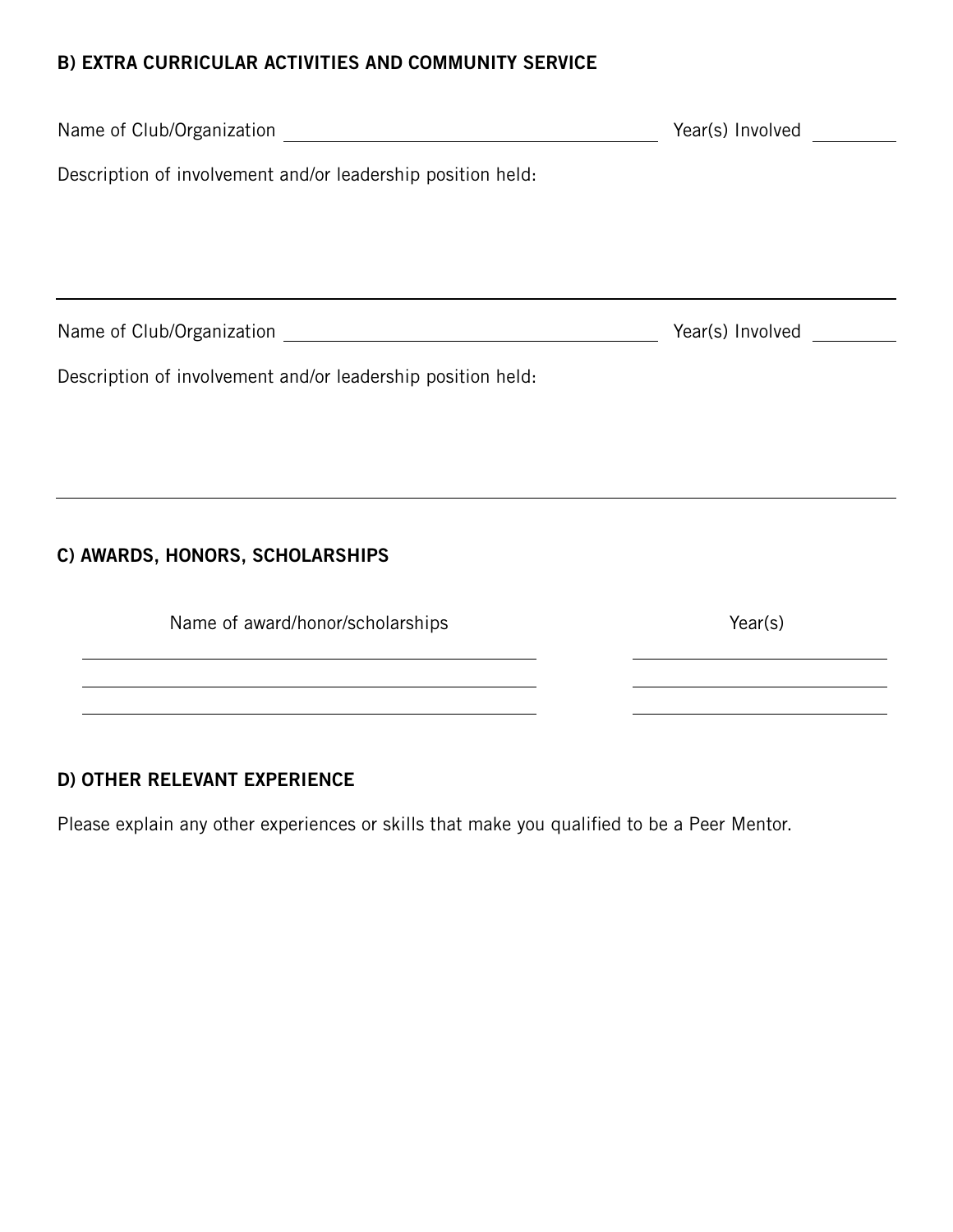# PART 3: SHORT ANSWER

Please respond to the following questions.

1 - Why are you interested in becoming a Peer Mentor? Why do you think you will make a good Peer Mentor?

2 - What has been your most meaningful experience at City Tech? How has it helped you grow?

3 - Think back to when you were a new student at City Tech: What is one thing you wish you knew when you started? Why? How will you use this experience to help new students as a Peer Mentor?

I certify that all of this information is true to the best of my knowledge.

Signature **Date Date Contract Contract Contract Contract Contract Contract Contract Contract Contract Contract Contract Contract Contract Contract Contract Contract Contract Contract Contract Contract Contract Contract**